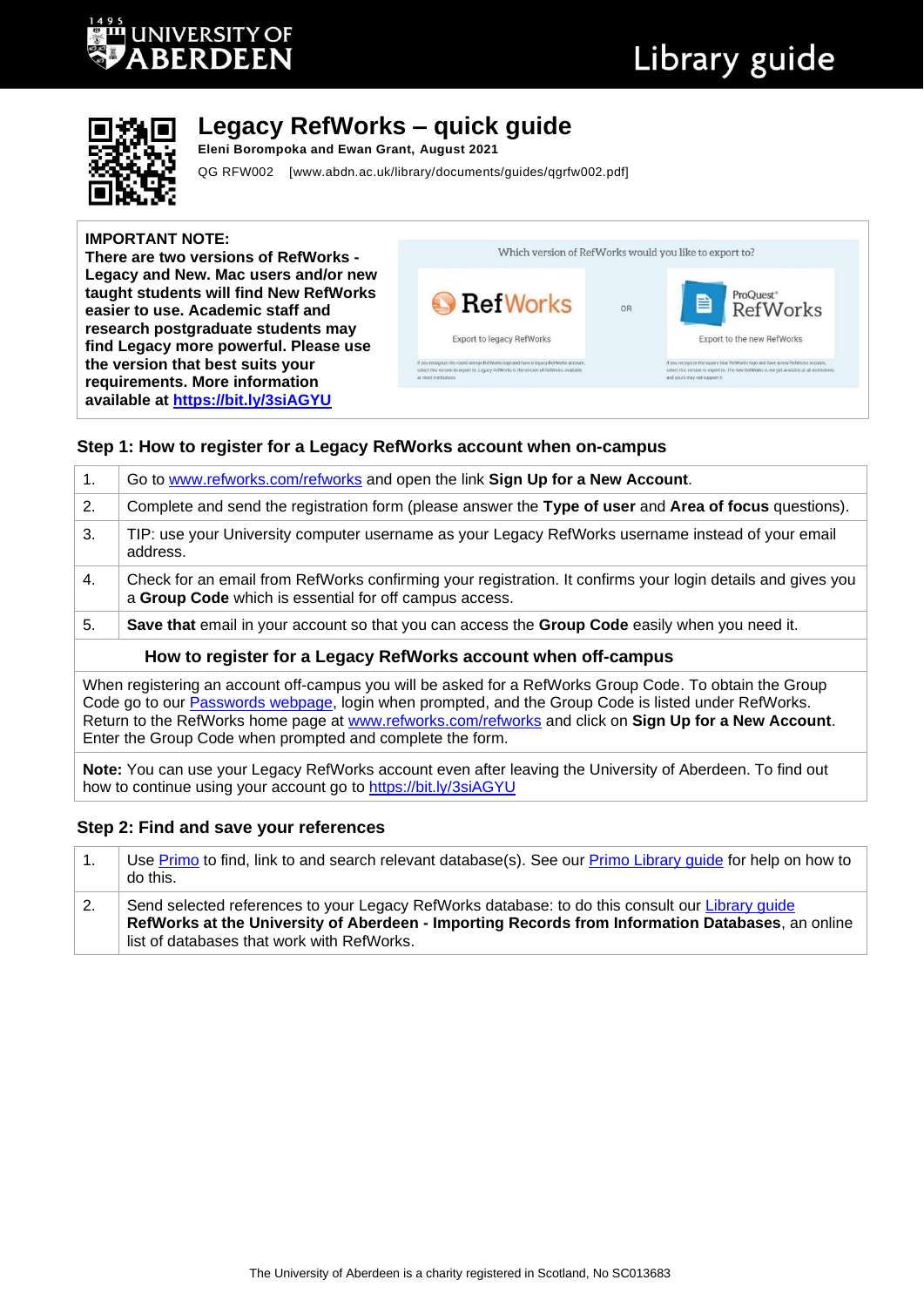# **Step 3: Organise your references**

|    | <b>B</b> RefWorks                              |                                                                                                                                                                                       |                                     | <b>University of Aberdeen</b><br>Welcome, Elaine Shallcross. |                                                                                                                                                                                                              |
|----|------------------------------------------------|---------------------------------------------------------------------------------------------------------------------------------------------------------------------------------------|-------------------------------------|--------------------------------------------------------------|--------------------------------------------------------------------------------------------------------------------------------------------------------------------------------------------------------------|
|    | References<br>View                             | Search Bibliography Tools Help                                                                                                                                                        | Search your RefWorks database       | Search                                                       |                                                                                                                                                                                                              |
|    | Create Bibliography<br>o New Folder            | C New Reference                                                                                                                                                                       | <b>Additional Information</b>       | Announcements                                                |                                                                                                                                                                                                              |
|    | References > All References                    |                                                                                                                                                                                       |                                     | <b>Resources</b><br><b>Support Center</b>                    |                                                                                                                                                                                                              |
|    |                                                |                                                                                                                                                                                       |                                     | Webinars                                                     |                                                                                                                                                                                                              |
|    | References                                     | Organize & Share Folders<br>Sort by                                                                                                                                                   | 1 2 3 4 5  Next Last<br>Change View | $f$ B                                                        |                                                                                                                                                                                                              |
|    | References to Use<br>Selected Page All in List | Authors, Primary                                                                                                                                                                      | <b>Standard View</b>                | <b>Folders</b>                                               |                                                                                                                                                                                                              |
|    | Ref ID 3702                                    | Journal Article Reference 1 of 184                                                                                                                                                    |                                     | My List                                                      |                                                                                                                                                                                                              |
|    | $\Box$<br>Title                                | Accounting; Researchers at Middlesex University Have Published New Data on Accounting                                                                                                 | <b>b</b> 2 X () 4                   | Not in Folder (73)                                           |                                                                                                                                                                                                              |
|    | Source                                         | Investment Weekly News, 2012, 1192, NewsRx, Atlanta, United States, Atlanta                                                                                                           |                                     | Last Imported (1)                                            |                                                                                                                                                                                                              |
|    | Ref ID 3704                                    | Newspaper Article Reference 2 of 184                                                                                                                                                  | 6 X () 4                            | Art & Business (13)                                          |                                                                                                                                                                                                              |
|    |                                                | Article Title Brazil: BDO calls out to CADE regarding top four auditors                                                                                                               |                                     | Coaching Culture (6)                                         |                                                                                                                                                                                                              |
| 1. |                                                | as necessary. Using folders helps you to locate your references quickly.                                                                                                              |                                     |                                                              | Create folders: click on the New Folder button, Name it and click Create – create as many new folders                                                                                                        |
| 2. |                                                | File references into folders: From the Folders list on the right hand side of the screen select Last<br>use one of the options in the References tab (Selected, Page or All in List). |                                     |                                                              | Imported or Not in Folder. Use tick-boxes to select references you wish to file in folders, or<br>Then open the <b>Add to</b> button (see left) and select a folder from the drop-down menu. <b>Note</b> : A |
|    |                                                | reference can be stored in more than one folder.                                                                                                                                      |                                     |                                                              |                                                                                                                                                                                                              |
| 3. |                                                | Remove duplicate records: To avoid confusion check your database of references regularly for<br>duplicates – click on the View menu, then Duplicates   Close duplicates.              |                                     |                                                              |                                                                                                                                                                                                              |
| 4. |                                                | likely to have used the record that was imported first).                                                                                                                              |                                     |                                                              | <b>IMPORTANT:</b> Always remove the duplicate record with the highest RefWorks ID number (you are more                                                                                                       |

# **Step 4: Write your document**

**For documents containing in-text citations and a bibliography** (theses; research papers; essays; dissertations) use **RefWorks Write-N-Cite v.4 (WNC 4)**. This plugin works with MS Office Word to insert citations to references within your text and format them as you write. WNC 4 also creates a bibliography at the end of your work, in the referencing style of your choice.

#### **NOTE**: **It is not suitable for Law students using the OSCOLA legal referencing style**.

| 1. | First time users on laptops, home and office computers only – Install Write-N-Cite v.4.                                                                                                                                               |
|----|---------------------------------------------------------------------------------------------------------------------------------------------------------------------------------------------------------------------------------------|
| 2. | Log into your Legacy RefWorks account, open the Tools menu, then Writing Tool Add-ons                                                                                                                                                 |
| 3. | For Windows computers: in the Downloads section click on the link to Write-N-Cite for Word<br>(32 bit) and follow the download process.<br>For Mac users: download the plugin Write-N-Cite 4 for Word (Mac) – click on Other Versions |
| 4. | To use WNC 4 follow the instructions in our Library guide Getting started with Write-N-Cite v.4 for<br>Windows.                                                                                                                       |
|    | For short documents with no in-text citations (reading lists and reference lists) you can create a Standalone<br>Bibliography.                                                                                                        |
| 1. | Log in to your main Legacy RefWorks account and open the folder of references you wish to format.                                                                                                                                     |
| 2. | Click on the Create Bibliography button.                                                                                                                                                                                              |
| 3. | Choose a style from a drop-down list in the Select Output Style menu.                                                                                                                                                                 |
| 4. | Choose an appropriate file format from the Select a File Type menu, e.g. Word for Windows.                                                                                                                                            |
| 5. | Click on Create Bibliography.                                                                                                                                                                                                         |
| 6. | For essays: copy and paste this reference list onto the bottom of your essay, then go through your work<br>inserting in-text citations manually to the references you have used.                                                      |
|    |                                                                                                                                                                                                                                       |